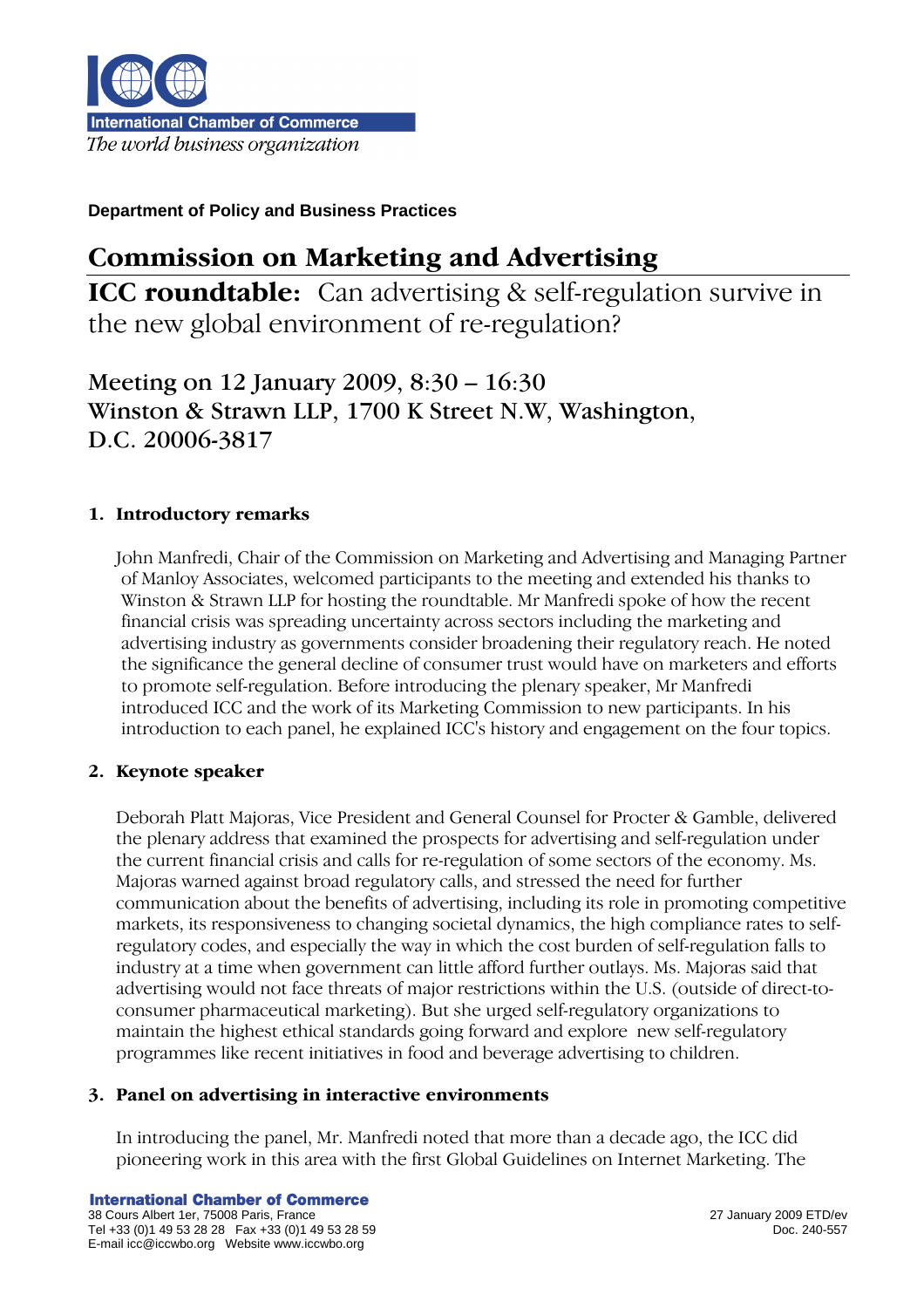

precepts set out in the Guidelines still serve as standards for online marketing. But today the advertising models driving the Internet are coming under increased scrutiny, especially as they relate to the issues of targeting, privacy and identity theft.

Panel moderated by **Mike Zaneis**, Internet Advertising Bureau, with the following panellists: Joel Winston, Federal Trade Commission (FTC); Jane Horvath, Google; Dorothy Attwood, AT&T; and Liisa Thomas, Winston & Strawn.

The panel first examined the background and current regulatory and self-regulatory guidance in interactive advertising, including the FTC's self-regulation principles and Network Advertising Initiative guidelines. Panellists highlighted the benefits of relevant, targeted advertising to consumers that underwrite the cost of most content on the Internet, while acknowledging concerns around privacy, lack of self-regulatory enforcement mechanisms, and consumer notice. Panel members discussed three basic self-regulatory mechanisms: privacy policies, browser controls, and self-regulatory principles. Noted benefits included flexibility for businesses to adapt and innovate, and challenges including the role of bad-faith actors and general lack of awareness of the issues among businesses and consumers. Panellists discussed the way in which expanding technology platforms create more questions, suggesting that many stakeholders are still mapping their own positions in this policy space and seeking further clarity about how to move forward. The FTC will soon issue a follow-up report on behavioral advertising, which will likely recognize the continued promise of self-regulation.

# 4. Panel on sustainability and advertising

In introducing the panel, Mr. Manfredi noted that the ICC's Code on Environmental Marketing is a leader in this area and has provided guidance and direction to marketers around the world. The question now is how best to perpetuate the role of self-regulation in the environmental sphere? An ICC Marketing working group is now reviewing the situation to decide on actions that will update the relevant terms of reference and offer guidance to increase the Code's relevance.

Panel moderated by **Sheila Millar**, Keller and Heckman, with the following panellists: **Jim** Kohm, Federal Trade Commission; David Mallen, National Advertising Division; Prisca Ancion-Kors, Dutch SRO - Stichting Reclame Code.

 The panel explored the work of the FTC and its current review of its Green Guides, which indicate the ways in which the FTC would likely interpret green advertising claims. The FTC stressed its work in this area as "environmentally agnostic," in that it focuses on avoidance of deception as opposed to any proactive environmental agenda. Recent NAD cases were discussed, as was the broad self-regulatory guide on sustainability claims in use in the Netherlands. Panellists discussed various green claims, with universal acknowledgement that general claims often pose serious substantiation challenges. Panellists outlined the importance of "reasonable interpretation/perception" on the part of consumers, as well as how regional regulatory structures in sectors like energy can influence advertising claim guidance. Panellists agreed that sustainability and advertising could be either an opportunity or a minefield, or both, and that the difference may be effective self-regulation.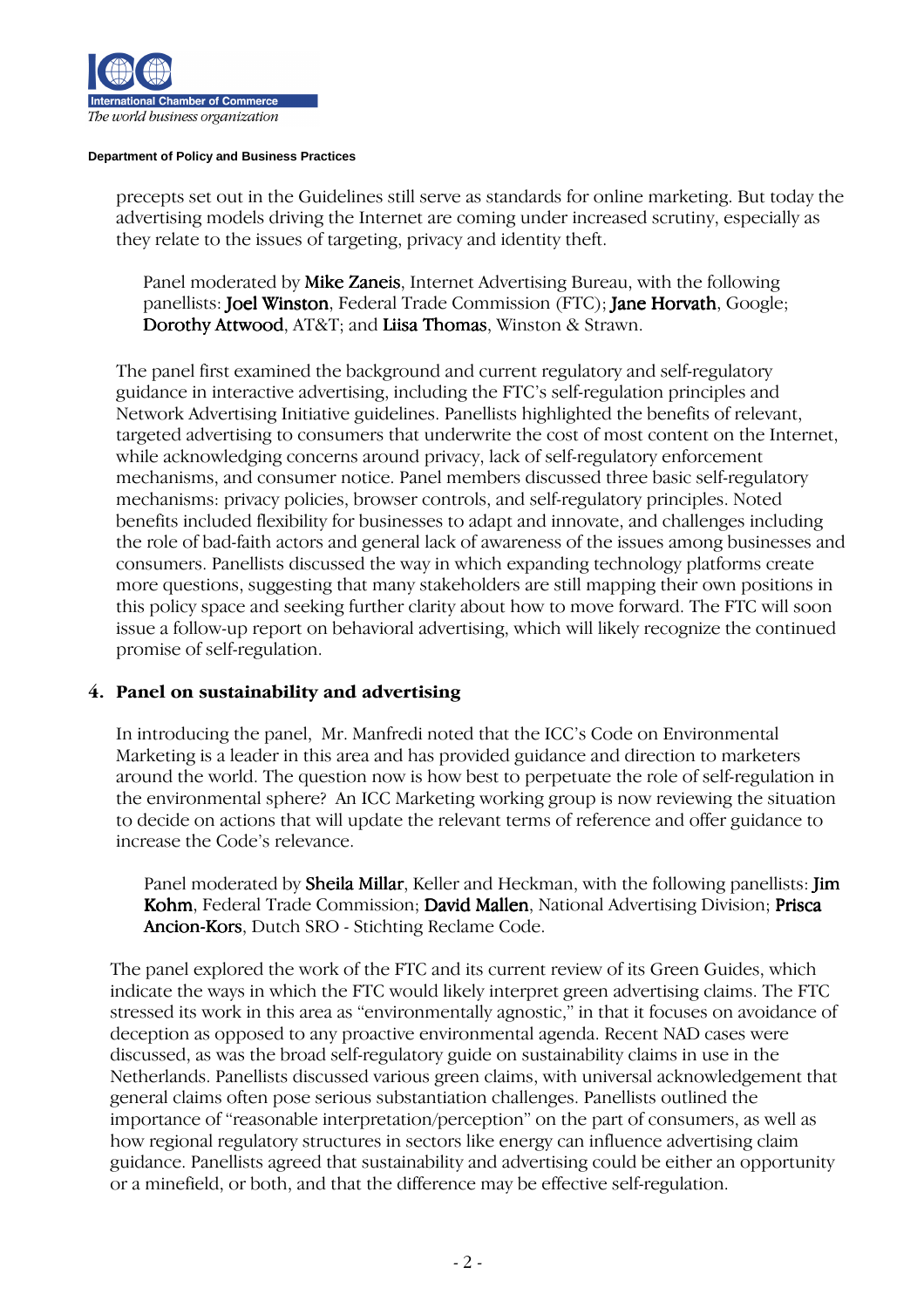

## 5. Panel on self-regulation in Latin America

As a global business organization, the ICC has devoted increasing attention to fostering marketing self-regulation in the developing world for well over a decade, Mr. Manfredi said. The efforts started with outreach to Mexico and several countries within South America, and they now have included India, North Africa, Russia, Central Europe and China. Selfregulation has taken root in many emerging markets and is developing its infrastructure in others.

Panel moderated by **Carlos Portilla**, Portilla, Ruy-Díaz y Aguilar S.C, with the following panellists: Angel De León, Proctor & Gamble; Marco Gregorio, Reckitt Benckiser; Filipe Fonteles Cabral, Danneman Siemsen.

Panellists informed the roundtable that self-regulation is working well in some parts of Latin America, being used by business and consumers, and respected by governments. However, some countries face significant challenges from lack of understanding and belief in the effectiveness of self-regulation, especially among some key stakeholders like legal representatives, ad agencies, and academia. Panellists outlined the strength of self-regulation in Brazil, where it was begun in 1978, and suggested that self-regulation there will not be affected by the current economic crisis. Panel members also discussed the growing importance of self-regulation in Mexico, where the Health Ministry recently endorsed the self-regulatory organization, but acknowledged the need in Mexico for increased focus on consumer law. Panellists agreed that measures of self-regulation's success in Latin America include non-interference by governments and avoidance of bad regulation, recognition of self-regulation by government, as well as awareness of self-regulatory programmemes by consumers and industry.

## 6. Panel on new self-regulation models and initiatives

Times of crisis obviously present great challenges but they also provide great opportunities, Mr. Manfredi said. And those sectors – such as food and beverage makers – whose crises long pre-dated the economic meltdown have been innovating with programs and initiatives designed to create trust with consumers and assure regulators and activists of their commitment to be part of the solution to very real issues. The global epidemic of childhood obesity -- and the need for everyone to join in an all-out effort to reverse it – is one of those issues that has yielded important and meaningful responses. One of the first global efforts was the ICC Framework for Food & Beverage Marketing. It provided specific guidance for how the broad precepts and general principles of the ICC's Advertising Code could and should apply to food and beverage products.

Panel moderated by Jodie Bernstein, Bryan Cave, with the following Panellists: Elaine Kolish, Children's Food and Beverage Advertising Initiative; Catherine van Reeth, Anheuser Busch InBev; Stephen Kehoe, Vice-President, Public and Government Affairs, PepsiCo.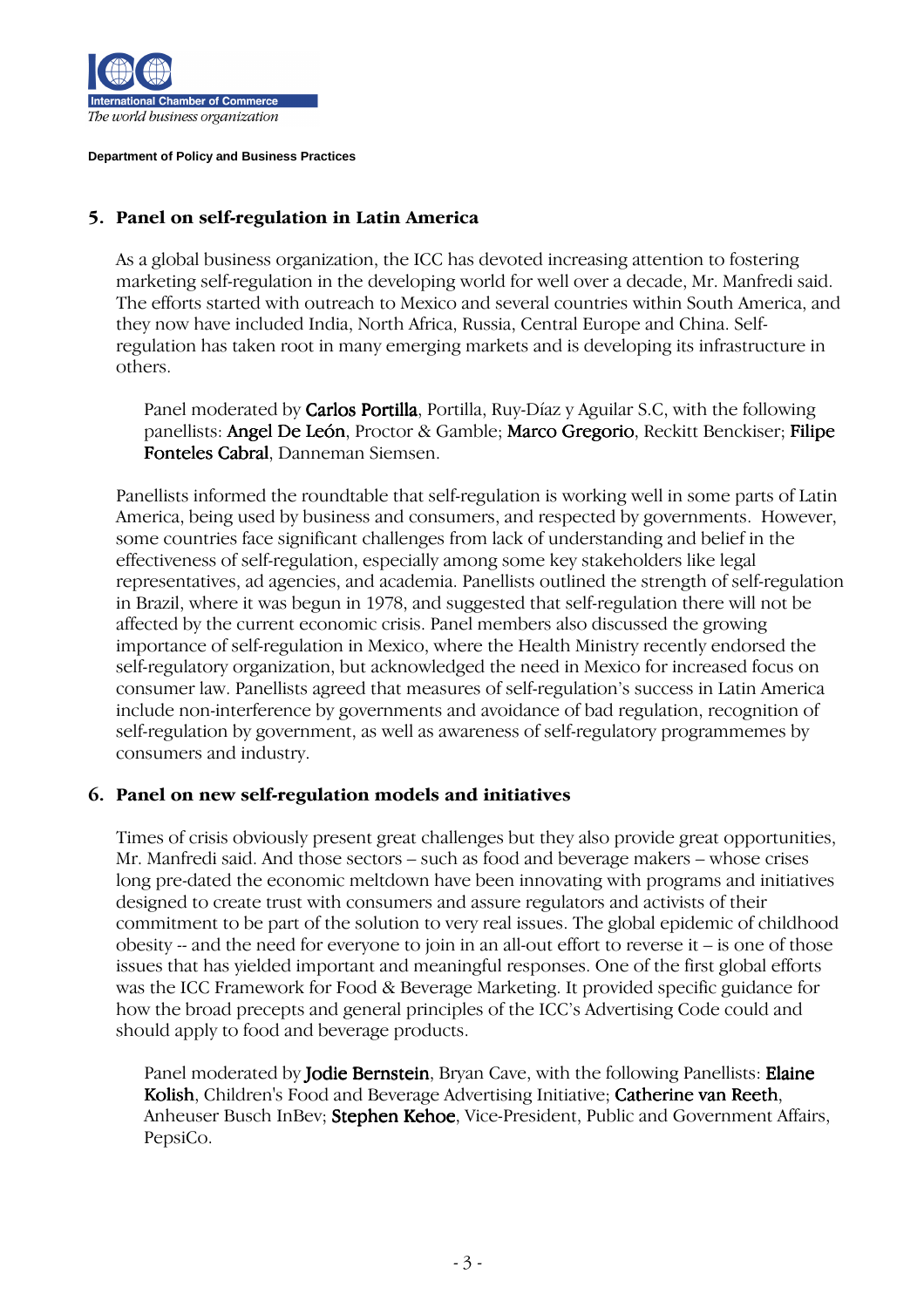

The moderator began by comparing the current pro-regulatory political environment with the similar environment that existed in the 1970s in the U.S., and the need to staunchly defend advertising, self-regulation, and their beneficial roles. Panellists summarized the key features of the recent food and beverage advertising pledge programmes in the U.S. and abroad - under which member companies agree not to advertise particular products to children. The pledge programmes differ from traditional self-regulation in that they pertain to 'what' a company advertises as opposed to 'how' it does so. Strengths of these programmes include speed of their rollout, increased trust, product innovation, and flexibility for companies across different product sectors in developing standards and timeframes for implementation. Panellists discussed the political pressures that led to the inception of these programmes, as well as the need for programme transparency and accountability. Upcoming challenges for these global programmes include broader reach, especially localizing beyond major multinationals, as well as strengthening self-regulating organizations monitoring. Panellists recognized that different products may require different forms of self-regulation, especially those that are already highly regulated like alcohol, and that regional differences in regulation, politics, and culture may also play roles in how models work.

## About the ICC Commission on Marketing and Advertising

ICC has been the major rule-setter in international advertising self-regulation since 1937, when the ICC Commission on Marketing and Advertising issued the first ICC code on Advertising Practice – one of the most successful examples of business self-regulation ever developed. The codes have been adopted and used as the basis for self-regulation in countries around the world and are frequently referred to in national legislation and professional associations' codes.

## About ICC

ICC is the world business organization, a representative body that speaks with authority on behalf of enterprises from all sectors in every part of the world. ICC promotes an open international trade and investment system and the market economy, and helps business corporations meet the challenges and opportunities of globalization. Business leaders and experts drawn from ICC's global membership establish the business stance on broad issues of trade and investment policy as well as on vital technical subjects. ICC was founded in 1919 and today it groups thousands of member companies and associations in 130 countries.

\*\*\* \*\*\* \*\*\*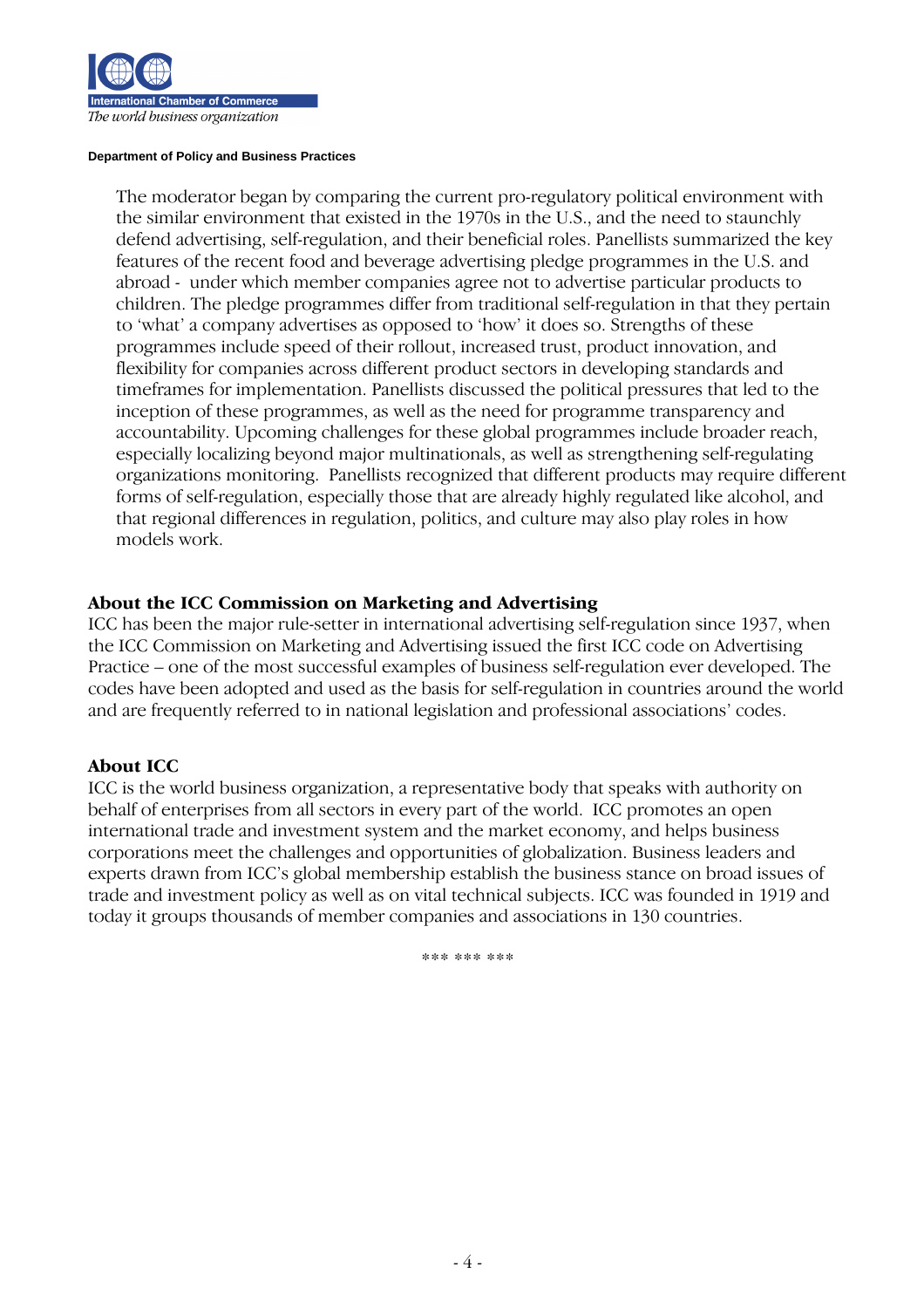

# Revised list of Participants

| Belgium       | Oliver Gray<br>Director General,<br>European Advertising Standards Alliance, Brussels                                 |
|---------------|-----------------------------------------------------------------------------------------------------------------------|
|               | Malte Lohan<br>Public Affairs Director,<br>World Federation of Advertisers, Brussels                                  |
|               | Mike Longhurst<br>Director General,<br>European Association of Communications Agencies/McCann<br>Worldgroup, Brussels |
|               | Arthur Pober<br>Media Consultant<br>European Advertising Standards Alliance, Brussels                                 |
|               | Catherine Van Reeth<br>Director, Global Corporate Affairs,<br>Anheuser Busch InBev, Leuven                            |
| <b>Brazil</b> | Filipe Fonteles Cabral<br>Partner,<br>Dannemann Siemsen, Rio de Janeiro                                               |
|               | Marco Gregorio<br>Regional Legal Director Latin America,<br>Reckitt Benckiser, São Paulo                              |
| Canada        | Robert Reaume<br>Vice-President, Policy & Research,<br>Association of Canadian Advertisers, Toronto                   |
| China         | Leonie Ki<br>Managing Director,<br>New World China Enterprises Projects Ltd, Hong Kong                                |
| Italy         | Paolo Emilio Mazzoletti<br>Professor of Marketing,<br>LUISS Guido Carli University, Rome                              |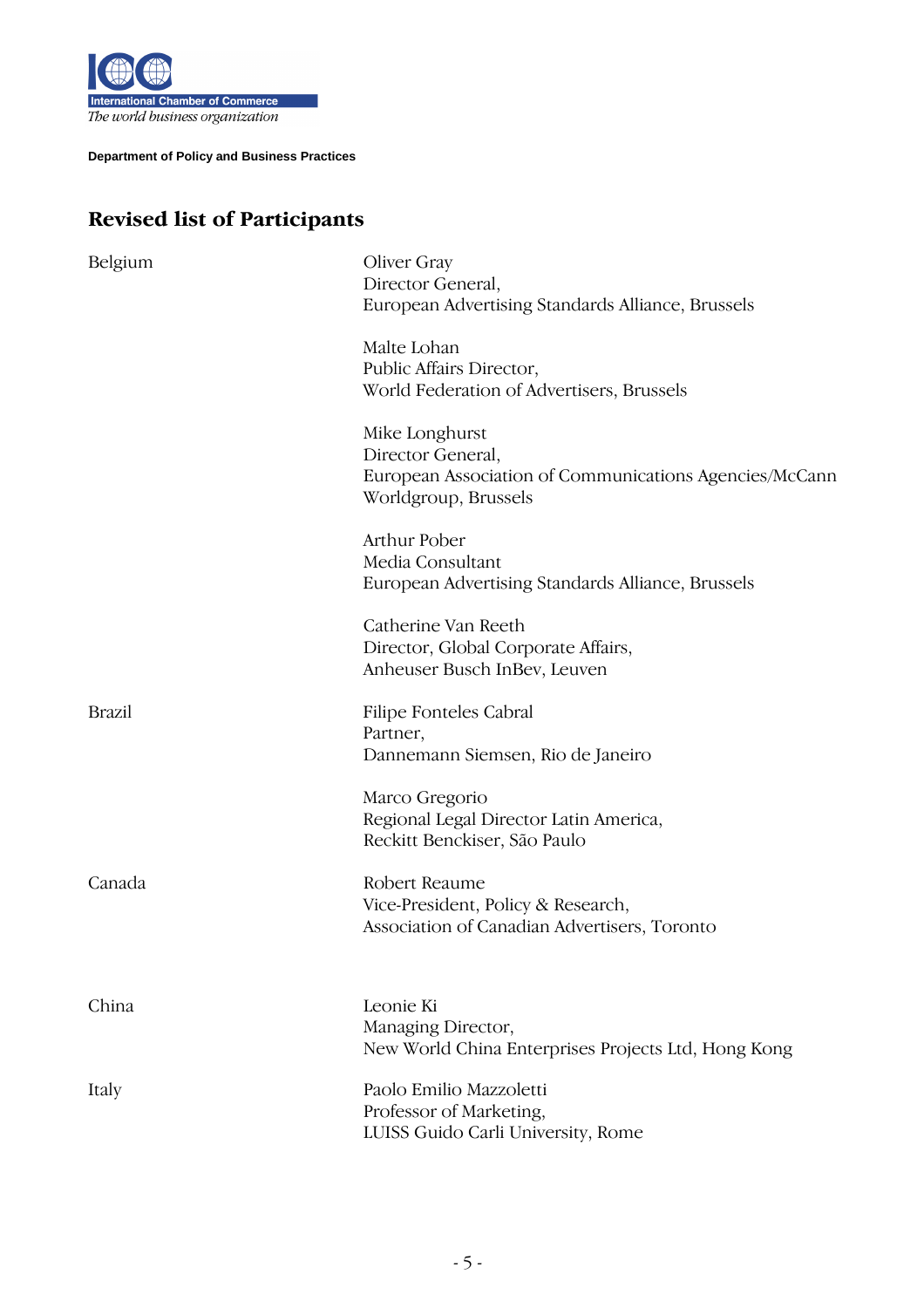

| Mexico               | Angel De León Zamora<br>General Counsel, Mexico & Central America,<br>Proctor & Gamble, Colonia Moas de Vista Hermosa        |
|----------------------|------------------------------------------------------------------------------------------------------------------------------|
|                      | Yesica Gonzalez<br>Secretary General,<br><b>ICC</b> Mexico                                                                   |
|                      | Carlos Portilla Robertson<br>Partner,<br>Portilla, Ruy-Díaz y Aguilar, Mexico City                                           |
| Sweden               | Peje Emilsson<br>Executive Chairman,<br>Kreab Group, Stockholm                                                               |
|                      | Davis Hodge<br>Consultant,<br>Kreab Group, New York                                                                          |
|                      | Anders Stenlund<br>Director and Senior Policy Manager,<br>Confederation of Swedish Enterprise,<br>Stockholm, Sweden          |
| The Netherlands      | Prisca Ancion-Kors<br>President,<br>Stichting Reclame Code, Amsterdam                                                        |
| Turkey               | Necati Özkan<br>President,<br>Oyku/Dialogue International, Istanbul                                                          |
| United Kingdom       | Ian Twinn<br>Director of Public Affairs,<br>Incorporated Society of British Advertisers, London                              |
| <b>United States</b> | Giorgia Abeltino<br>Legal Specialist, Government Relations,<br>News Corporation, New York                                    |
|                      | Dorothy Attwood<br>Senior Vice President Public Policy and Chief Privacy Officer,<br>AT&T Services, Inc., San Antonio, Texas |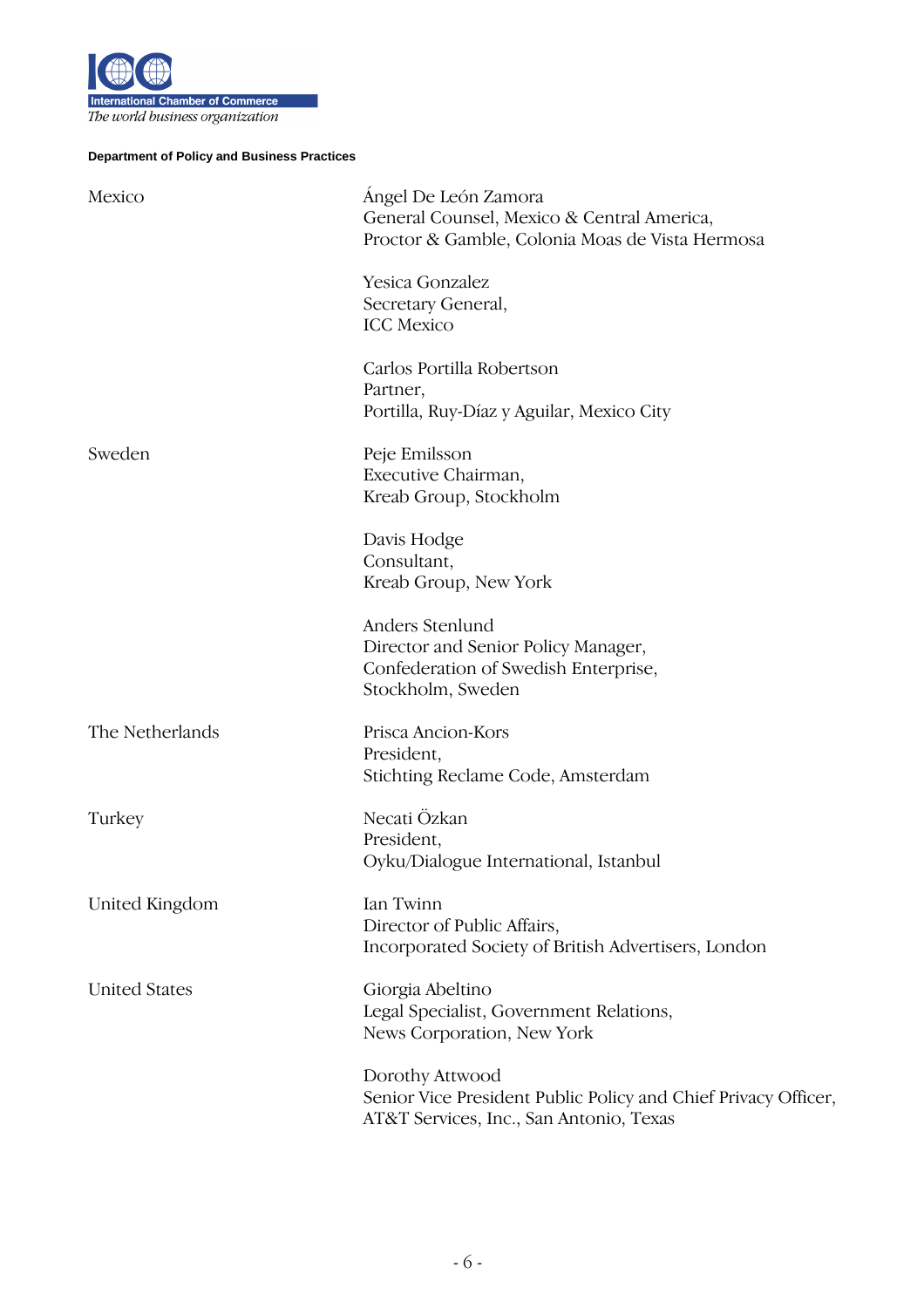

Jody Berenblatt SVP Global Postal Strategy, Bank of American, New York

 Jodie Bernstein Counsel, Bryan Cave, Washington

Brett Bivans Director, Partnership Development, International Center for Alcohol Policies, Washington

Ellen Blackler AT&T Services, Inc., San Antonio, Texas

Sarah Delea Associate Director, Corporate Issues Management, Kraft Foods Inc, Northfield, Illinois

 John P. Feldman Partner, Reed Smith LLP, Washington

 Nancy Hill Presicent & CEO, American Association of Advertising Agencies, New York

 Jane Horvath Senior Privacy Counsel, Google, Washington

 David Kamenetzky Vice President Corporate Affairs, Mars Inc, McLean, Virginia

 Stephen Kehoe Vice President International Public & Government Affairs, PepsiCo, New York

 Jim Kohm Associate Director, Division of Enforcement, Federal Trade Commission, Washington

 Elaine Kolish Director, Children's Food and Beverage Initiative, Arlington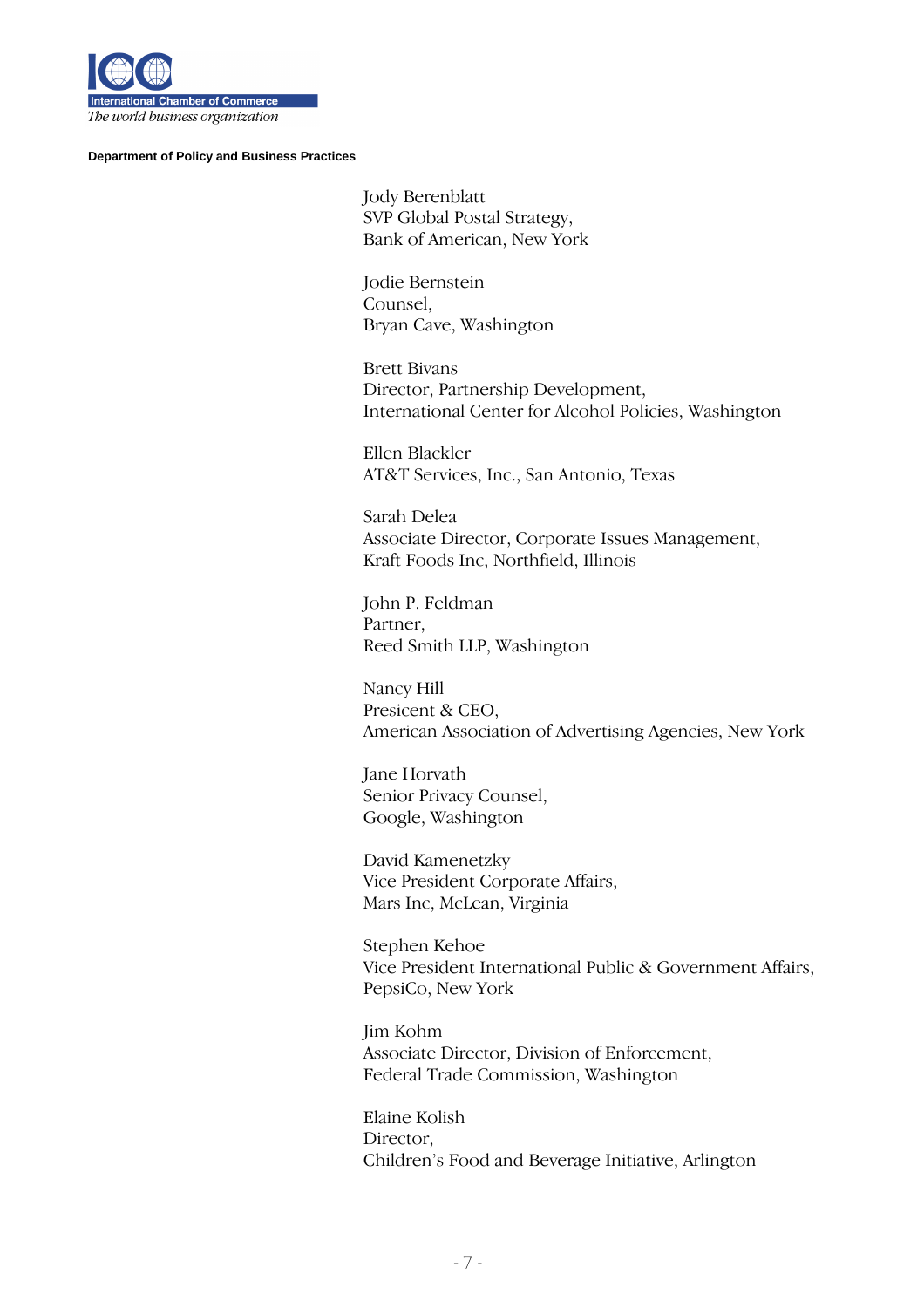

 Michael Lee Executive Director, International Advertising Association, New York

 Amy Lilly Environmental & Energy Affairs Analyst, American Honda, Washington

 Tim Love Vice Chairman, Omnicom, New York

 David Mallen Associate Director, National Advertising Division, New York

 Deborah Malone Founder, Publisher, Editor-in-Chief, The Internationalist, New York

 John Manfredi Managing Partner, Manloy Associates, Mendham, N.J.

 Chris Martin Manager, Marketing and Advertising Policy, ICT, Banking, USCIB, New York

 Carla Michelotti Executive Vice-President – General Counsel, Leo Burnett Worldwide, Chicago

 Sheila Millar Partner, Kellar and Heckman LLP, Washington

 Dick O'Brien Executive Vice-President & Director of Government Relations, American Association of Advertising Agencies, Washington

 Janet O'Callaghan Associate Director, Government Relations, News Corporation, Washington